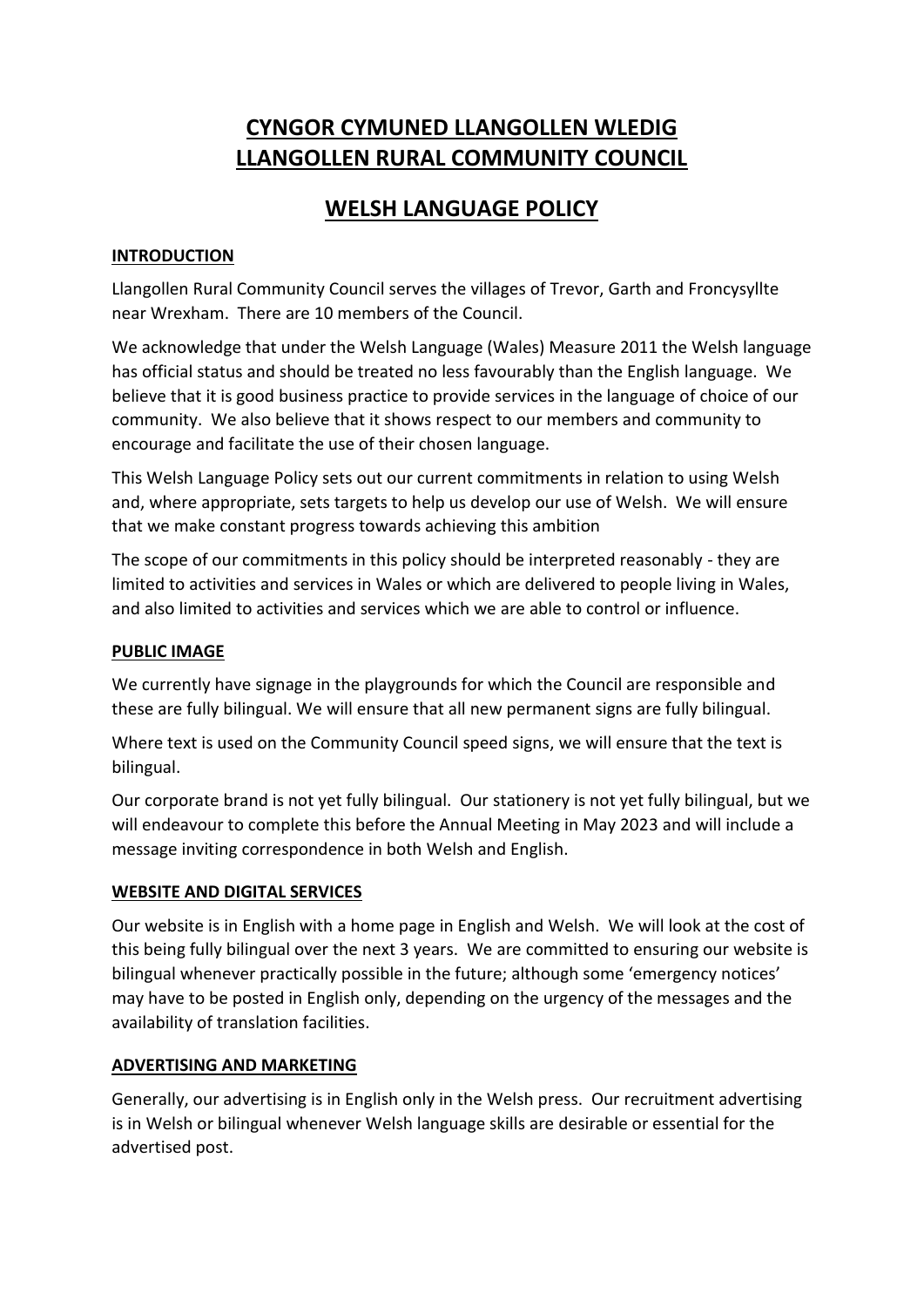Our printed publications are in English only. Over the next 3 years, we will investigate the cost of these being fully bilingual.

### **COMMUNICATION**

### **TRACKING LANGUAGE CHOICE**

We currently do not record or track the language choice of any business contacts.

### **FACE TO FACE COMMUNICATION**

We cannot guarantee a Welsh language service at present, but we welcome the use of Welsh by staff and members. Community consultations are held in English only.

### **TELEPHONE COMMUNICATION**

We do not have the staffing resources to deal with telephone calls in Welsh at present. The clerk is able to recognise and handle a Welsh language call with courtesy.

## **CORRESPONDENCE (PAPER AND ELECTRONIC)**

We accept correspondence in Welsh or English. We would always try to write to people bilingually or in their preferred language. We always reply in Welsh when we are replying to letters received in Welsh or when we have received a request to do so. Information distributed on behalf of third parties (e.g. Elections and Audit information) is always sent bilingually, when provided in both languages.

## **FORMS AND ACCOUNT DOCUMENTS**

Our forms and account documents are in English only. We will use more Welsh in our forms and account documents wherever it is reasonable to do so.

#### **STAFF AND THE WORKPLACE**

## **RECORDING AND DEVELOPING OUR STAFF'S LANGUAGE SKILLS**

We consider what level of Welsh language skills are required to perform all new roles in our organisation.

We keep an informal record of the Welsh language skills of employees and council members. We share information about each employee's Welsh language skills within the council, so that we can direct Welsh language enquiries to the appropriate person.

We acknowledge that in Wales, the Welsh language should be treated no less favourably than the English language.

We support staff who want to improve their Welsh language skills and enable them to receive training independently.

#### **INTERNAL COMMUNICATION**

We recognise that each member of staff and customer has the freedom to use the Welsh language with each other, as enshrined in the Welsh Language (Wales) Measure 2011 and